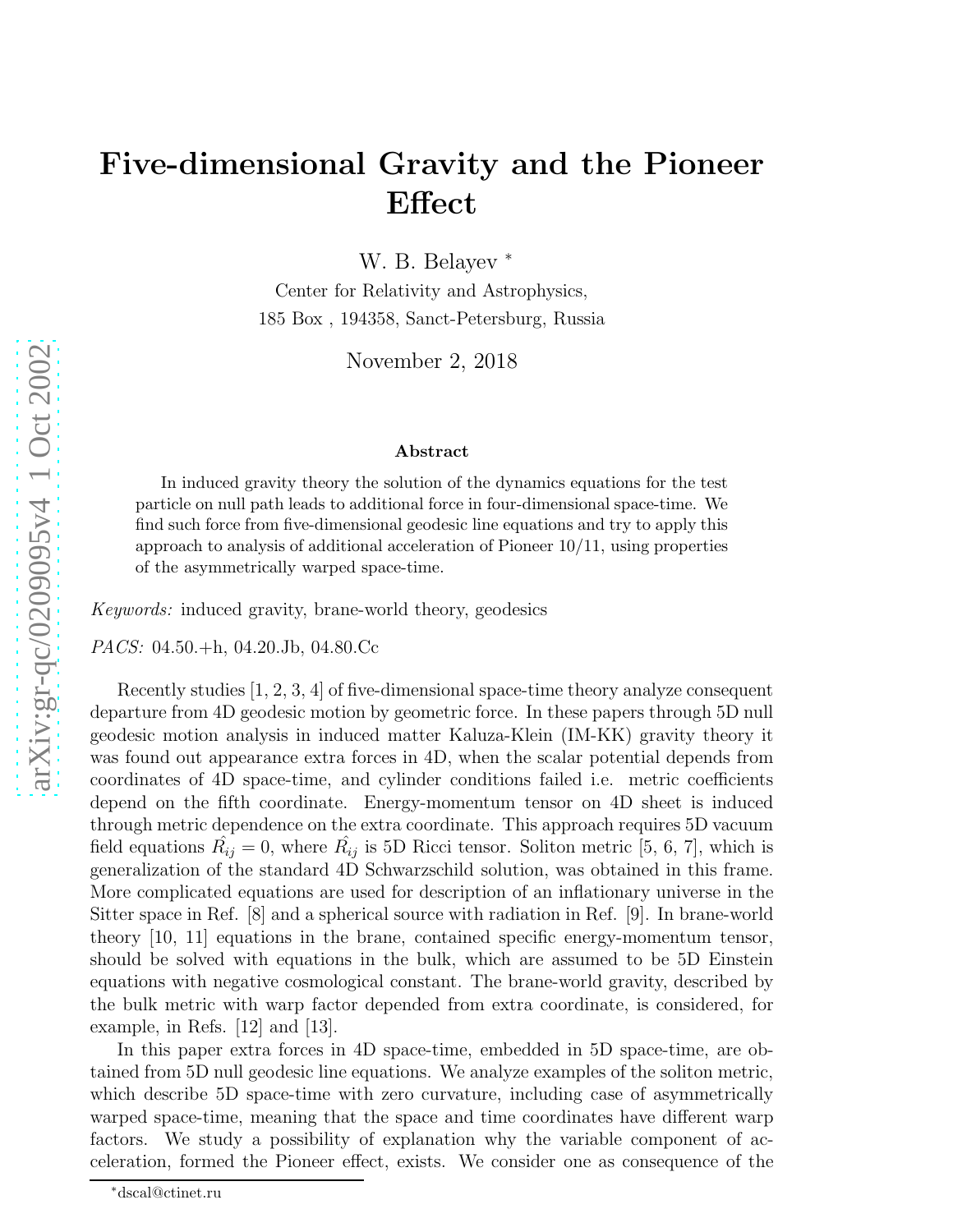geometric force (also called fifth force), which is determined through an explicit metric dependence on extra coordinate of asymmetrically warped space-time.

Space-time-matter  $[1, 2, 7, 11]$  theory, interpreted fifth coordinate as the rest mass of particles, and brane [10, 13, 14] theory have different physical motivations for the introduction of a large extra dimension. Though they have same typical scenario and without electromagnetic potentials one works [2] for manifold of metrics

$$
dS^2 = ds^2 \sigma \Phi^2(x^m, y) dy^2,
$$
\n<sup>(1)</sup>

where ds is 4D line element,  $\Phi$  is scalar potential depended from 4D coordinates  $x^m$ and extra dimension y, also  $\sigma = 1$ . 4D line element is taken in form

$$
ds^2 = g_{ij}(x^m, y)dx^i dx^j,
$$
\n(2)

where  $g_{ij}$  is metric tensor.

In IM-KK theory massive particles in 4D have not mass in 5D and move on null path i. e.  $dS = 0$ . Therefore, 5D particle dynamics equations are found for null geodesic line just as in 4D by extrimizing [15] function

$$
I = \int_{a}^{b} d\lambda \{g_{ij}\frac{dx^{i}}{d\lambda}\frac{dx^{j}}{d\lambda} - \sigma \Phi^{2} \frac{dy^{2}}{d\lambda^{2}}\} \equiv \int_{a}^{b} hd\lambda,
$$
 (3)

where  $\lambda$  is affine parameter along the path of the particle terminated at the points a, b. Null geodesic line equations are given by

$$
\frac{d^2X^A}{d\lambda^2} + \Gamma^A_{BC} \frac{dX^B}{d\lambda} \frac{dX^C}{d\lambda} = 0,\tag{4}
$$

where  $X^A$  are coordinates of 5D space-time, and  $\Gamma^A_{BC}$  are appropriate defined Christoffel symbols. It should be noticed that if we extremized action with Lagrangian  $L \equiv h^{1/2}$ for particle moving on null path in 5D we would obtain division by zero, since this movement assigns  $h = 0$ . Generally choice of parameter  $\lambda$  is not arbitrary, and turned to differentiation with respect to  $s$  in Eq. (4)we obtain

$$
\frac{d^2X^A}{ds^2} + \Gamma^A_{BC} \frac{dX^B}{ds} \frac{dX^C}{ds} = -\omega \frac{dX^A}{ds},\tag{5}
$$

where  $\omega = \frac{d^2 X^A}{d\lambda^2} / \left(\frac{ds}{d\lambda}\right)^2$  and interval ds is assumed to be timelike.

The first four components of Eq. (5), corresponded to the motion in 4D spacetime, are transformed to

$$
\frac{Du^i}{ds} \equiv \frac{d^2x^i}{ds^2} + \Gamma^i_{jk}\frac{dx^j}{ds}\frac{dx^k}{ds} = f^i,\tag{6}
$$

where  $f^i$  is component of the "extra" force (per unit mass). Eq. (1) does not set sign of scalar potential and for null geodesic with spacelike extra coordinate  $(\sigma = 1)$  yields:

$$
\frac{dy}{ds} = \frac{1}{\Phi}.\tag{7}
$$

With this condition for metric (1) with 4D line element (2) fifth force is written as

$$
f^{i} = -\frac{g^{ik}}{\Phi} \left( \frac{\partial \Phi}{\partial x^{k}} + \frac{\partial g_{kj}}{\partial y} u^{j} \right) - \omega u^{i},\tag{8}
$$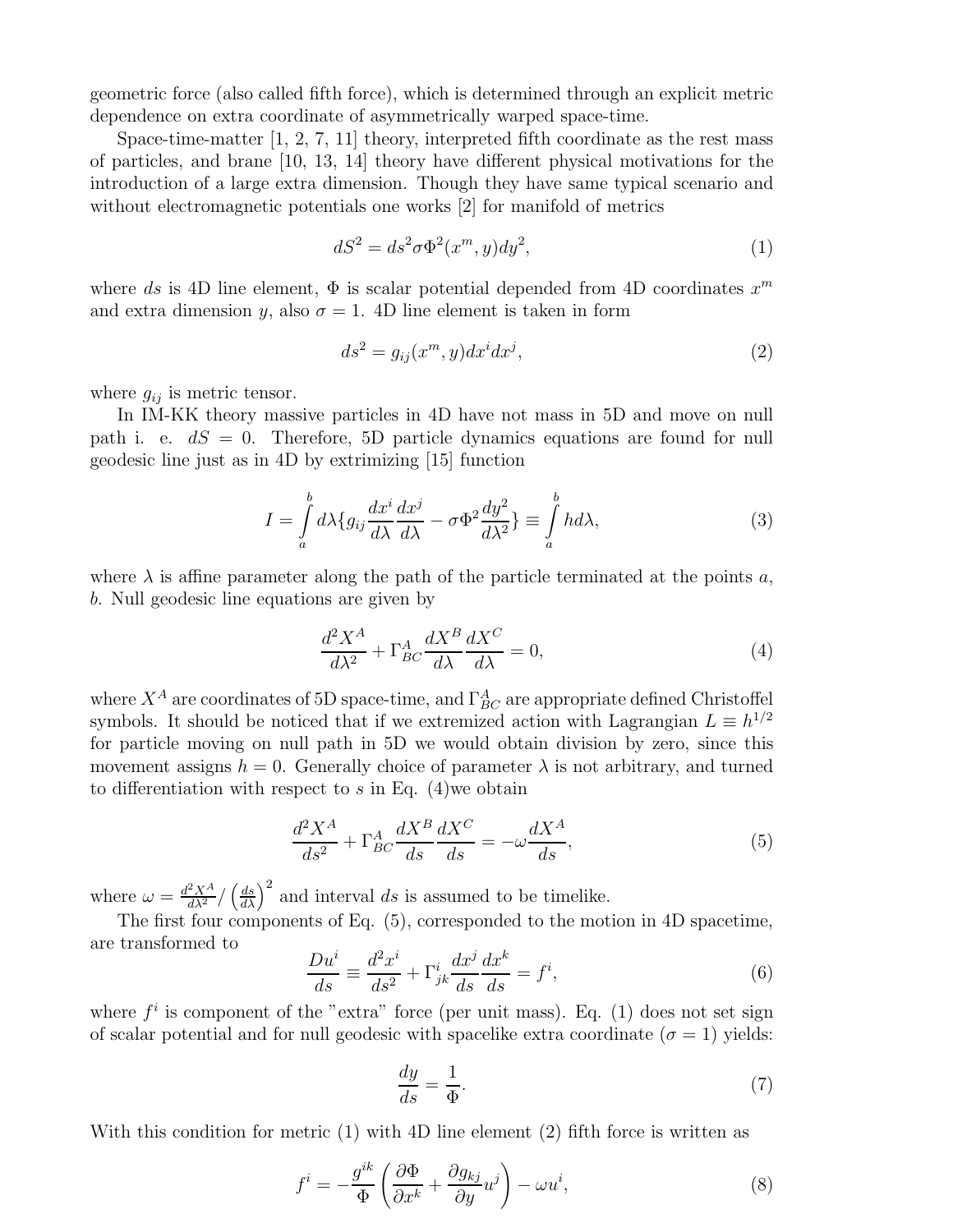where  $u^j$  is 4-velocity. The fifth component of Eq. (6) takes the following form:

$$
\frac{d^2y}{ds^2} + \frac{1}{\Phi^2} \left( \frac{\partial g_{ij}}{\partial y} u^i u^j + 2 \frac{\partial \Phi}{\partial x^i} u^i + \frac{1}{\Phi} \frac{\partial \Phi}{\partial y} \right) + \omega \frac{dy}{ds} = 0
$$
\n(9)

By substitution (7) in (9) we obtain

$$
\omega = -\frac{1}{\Phi} \left( \frac{\partial g_{ij}}{\partial y} u^i u^j + \frac{\partial \Phi}{\partial x^i} u^i \right). \tag{10}
$$

Then equations (8) are rewritten as

$$
f^{i} = -\left(g^{ik} - u^{i}u^{k}\right)\frac{1}{\Phi}\left(\frac{\partial\Phi}{\partial x^{k}} + \frac{\partial g_{kj}}{\partial y}u^{j}\right). \tag{11}
$$

When  $\Phi = 1$ , and metric (2) is orthogonal and conforms to asymmetrically warped space-time:

$$
ds^{2} = M(y)\tilde{g}_{00}(x^{m})dx^{02} + N(y)\tilde{g}_{ii}(x^{m})dx^{i2},
$$
\n(12)

where  $M$ ,  $N$  are functions of extra coordinate, components of fifth force (11) are following:

$$
f^{0} = \left(\frac{M'}{M} - \frac{N'}{N}\right) (M\tilde{g}_{00}u^{02} - 1)u^{0},
$$
  

$$
f^{i} = \left(\frac{M'}{M} - \frac{N'}{N}\right) M\tilde{g}_{00}u^{02}u^{i},
$$
 (13)

where (') denotes derivative with respect to y, and in second equation velocities  $u^i$ conform to the spacelike coordinates.

In 5D empty space-time, including 4D sheet with spherical coordinate system  $x^i =$  $(t, r, \varphi, \theta)$ , gravity is described by soliton metric [7], whose line element may be written in form

$$
dS^2 = H^a dt^2 - H^{-a-b} dr^2 - H^{1-a-b} d\Omega^2 - H^b dy^2,
$$
\n(14)

where  $d\Omega^2 = r^2 d\varphi^2 + r^2 \sin^2 \varphi d\theta^2$ ,  $H(r) = 1 - 2m/r$ , m is mass parameter, and constants a, b satisfy to relation

$$
a^2 + ab + b^2 = 1.\t(15)
$$

Let us analyze modifications of this metric, having parameters conformed to  $(15)$ , with coefficients being under constraint of zero Ricci scalar  $R$ . That allows to consider one in frame of the induced matter scenario. In first example metric with coefficients, which agree to cylinder conditions, is chosen [16] in form

$$
dS^{2} = H^{a}dt^{2} - H^{-a-b}dr^{2} - H^{1-a-b}d\Omega^{2} - H^{b}Qdy^{2},
$$
\n(16)

where  $Q(t) = (1+pt)^2$ , and p is constant. This space-time has singularity with  $t = 1/p$ . In case  $a = 1$ ,  $b = 0$  we have Schwarzschild limit for metric of embedded 4D space-time. Then non-vanishing component of the Ricci tensor is following:

$$
\hat{R}_{01} = \frac{pm}{r(r-2m)(1+pt)}.\tag{17}
$$

We note that condition  $\hat{R} = 0$  is fulfilled with every a, b corresponding equation (15). Taken into account (11) in considered case Eqs. (6) yield

$$
\frac{Du^0}{ds} = -\left(\frac{1}{H} - u^{02}\right)\frac{p}{1+pt}
$$
\n(18)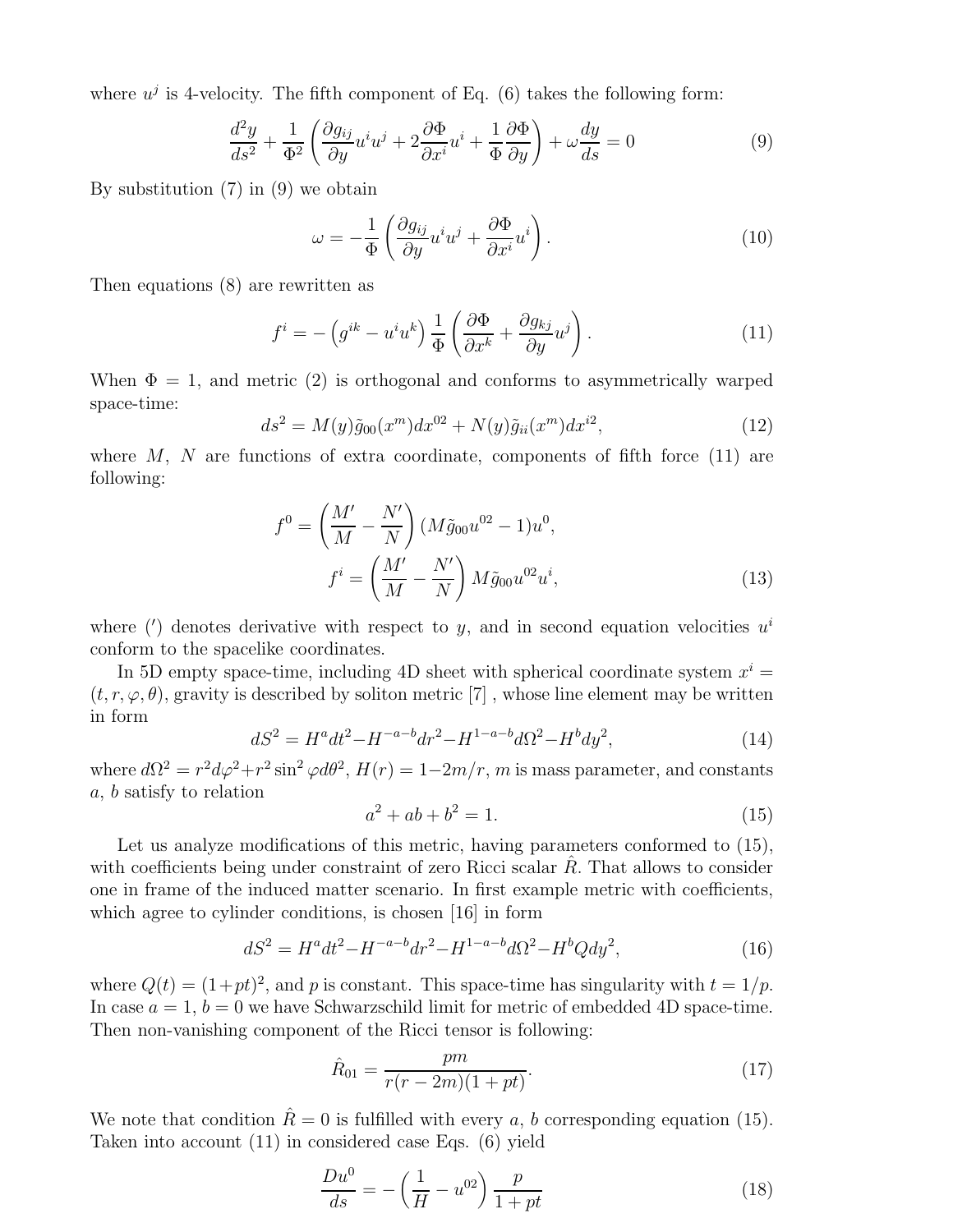and

$$
\frac{Du^i}{ds} = u^i u^0 \frac{p}{1+pt}.\tag{19}
$$

In these equations  $Du^{j}/ds$  correspond to standard Schwarzschild metric.

The next example is metric described asymmetrically warped space-time:

$$
dS^{2} = H^{a}y^{2}dt^{2} - V(H^{-a-b}dr^{2} + H^{1-a-b}d\Omega^{2}) - l^{2}H^{b}dy^{2},
$$
\n(20)

where  $V(y) = 1 + q \ln y$ , and q, l are constants. Here we have singularity with  $y = e^{-1/q}$ and

$$
\hat{R}_{00} = \frac{3qH^{a-b}}{2l^2V}, \quad \hat{R}_{11} = -\frac{q^2H^{-a-2b}}{4l^2y^2V}, \quad \hat{R}_{14} = \frac{m[2(b-a)V + (a+2b)q]}{2(r-2m)ryV},
$$
\n
$$
\hat{R}_{22}\sin^2\varphi = \hat{R}_{33} = -\frac{q^2r^2H^{1-a-2b}}{4l^2y^2V}\sin^2\varphi, \quad \hat{R}_{44} = \frac{3q(q+2V)}{4y^2V^2}.
$$
\n(21)

Expression for the geometric force acting on massive particles can be written as

$$
f^{0} = l^{-1}H^{-b/2} \left[ \left( \frac{2}{y} - \frac{q}{yV} \right) (y^{2}H^{a}u^{02} - 1) + \frac{blm}{r^{2}} H^{b/2-1}u^{1} \right] u^{0},
$$
  
\n
$$
f^{1} = l^{-1}H^{-b/2} \left[ \left( 2 - \frac{q}{V} \right) yH^{a}u^{02}u^{1} + \frac{blm}{r^{2}} H^{b/2-1} \left( \frac{H^{a+b}}{V} + u^{12} \right) \right],
$$
  
\n
$$
f^{2,3} = l^{-1}H^{-b/2} \left[ \left( 2 - \frac{q}{V} \right) yH^{a}u^{02} + \frac{blm}{r^{2}} H^{b/2-1}u^{1} \right] u^{2,3}.
$$
\n(22)

Solution of Eq. (7) in case of invariable r,  $\varphi$ ,  $\theta$  gives

$$
y = K \exp\left(\frac{t}{l} H^{(a-b)/2}\right),\tag{23}
$$

where K is constant. Assuming that  $y = 1$  corresponds to the background with infinite r and time  $t_0$ , we obtain

$$
K = \exp(-t_0/l). \tag{24}
$$

Then the proper time is brought in form

$$
\tau = l \exp\left(\frac{t - t_0}{l} H^{a - b/2}\right) - l \exp\left(\frac{-t_0}{l} H^{a - b/2}\right). \tag{25}
$$

For finding of suggestion on physical interpretation of this approach we apply these results to analysis of the Pioneer effect. One consists in additional acceleration of the spacecrafts[17, 18, 19] towards the Sun. It follows from Ref. [18] that force given the Pioneer effect has two components, namely, constant in considerable area of the solar system and sinusoid faded with increase distance. Possible explanation of existence of the constant component is in Ref. [19]. In Earth's center coordinate system a velocity, related to the spacecraft, approximately expressed as

$$
u^{1} = u_{p}^{1} + u_{E}^{1} \cos(\nu t + \phi_{0}), \qquad (26)
$$

where  $u_{\rm p}^1 \approx 4.13 \cdot 10^{-5}$  conforms to the radial velocity of the spacecraft [19] in relation to the Sun,  $u_{\rm E}^1 = 0.997 \cdot 10^{-4}$  conforms to the orbital velocity of the Earth,  $\nu = 2\pi$  y<sup>-1</sup> is frequency of the Earth rotation around the Sun, and  $\phi_0$  is constant. The best fit of the amplitude of the spacecraft acceleration periodical component  $\tilde{a}_{\rm p}$  [18] by means of function  $L/r$  gives  $L = 1.28 \cdot 10^{-4}$  sm<sup>2</sup>/s<sup>2</sup>.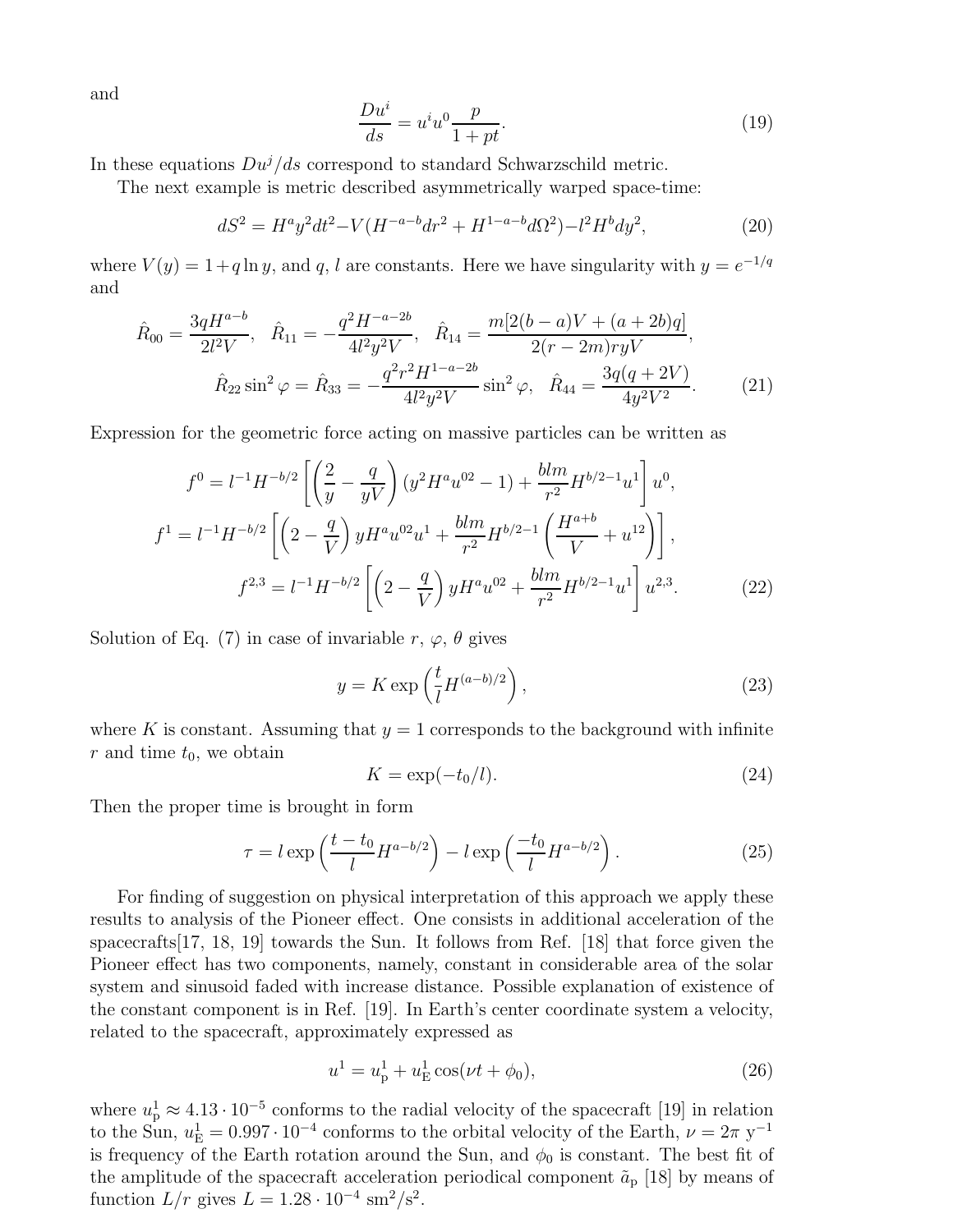When parameters of metric (20) are  $a = 1, b = 0$ , substitution of fifth force (22) in appropriate equations  $(6)$  with extra coordinate determined by  $(23)$  and  $(24)$  gives

$$
\frac{du^1}{ds} + \frac{mHy^2}{r^2V}u^{02} - \frac{mH^{-1}}{r^2}u^{12} + (2m - r)(u^{22} + \sin^2\varphi u^{32}) =
$$

$$
\left[\frac{(2 - q)l + 2(t - t_0) + 2tm/r}{(1 + q \ln y)l^2}\right]yHu^{02}u^1 \tag{27}
$$

for the first component and

$$
\frac{Du^0}{ds} = l^{-1} \left[ \left( \frac{2}{y} - \frac{q}{yV} \right) (y^2 H u^{02} - 1) \right] u^0,
$$
  

$$
\frac{Du^{2,3}}{ds} = l^{-1} \left[ \left( 2 - \frac{q}{V} \right) y Hu^{02} \right] u^{2,3}
$$
(28)

for the other components with  $Du^i/ds$  corresponded to standard Schwarzschild metric. Let us determine constraints on the parameters of Eq.  $(27)$  in case of radial movement. Assuming that in the solar system area

$$
|(2-q)l + 2c(t-t_0)| \ll \frac{2tGm}{cr},
$$
\n(29)

where  $t_0$  is time of the signal receiving, t is time of the signal sending, m is Sun's mass, c, G are light velocity and gravitational constant, we obtain  $t/l^2 \approx 1.6 \cdot 10^{-27}$  s/sm<sup>2</sup> in this area. Hence proposed condition also requires  $t_0 \gg 4 \cdot 10^{15}$  s and  $|l| \gg 1.6 \cdot 10^{21}$  sm. Then constant q will be close to 2 and we must take into account singularity when  $y \approx e^{-1/2}.$ 

• The author wishes to thank S.N. Manida and A. I. Cigan for interesting discussions.

## References

- [1] A. P. Billyard and W. N. Sajko, Gen. Rel. Grav. 33, 1929 (2001), gr-qc/0105074.
- [2] J. Ponce de Leon, Phys. Lett. B523, 311 (2001), gr-qc/0110063.
- [3] D. Youm, Phys. Rev. D62, 084002 (2000), hep-th/0004144.
- [4] D. Youm, Mod. Phys. Lett. A16, 2371 (2001), hep-th/0110013.
- [5] D. J. Cross and M. J. Perry, Nucl. Phys. B226, 23 (1983).
- [6] R. D. Sorkin, Phys. Rev. Lett. 51, 87 (1983).
- [7] J. M. Overduin and P.S. Wesson, Phys. Rept. 283, 303 (1997), gr-qc/9805018.
- [8] L.-X. Li and J. R. Gott, III, Phys. Rev. D58, 103513 (1998), astro-ph/9804311.
- [9] H. Liu and P. S. Wesson, J. Math. Phys. 42, 4963 (2001), gr-qc/0104009.
- [10] T. Shiromizu, K. Maeda and M. Sasaki, Phys. Rev. D62, 024012 (2000), grqc/9910076.